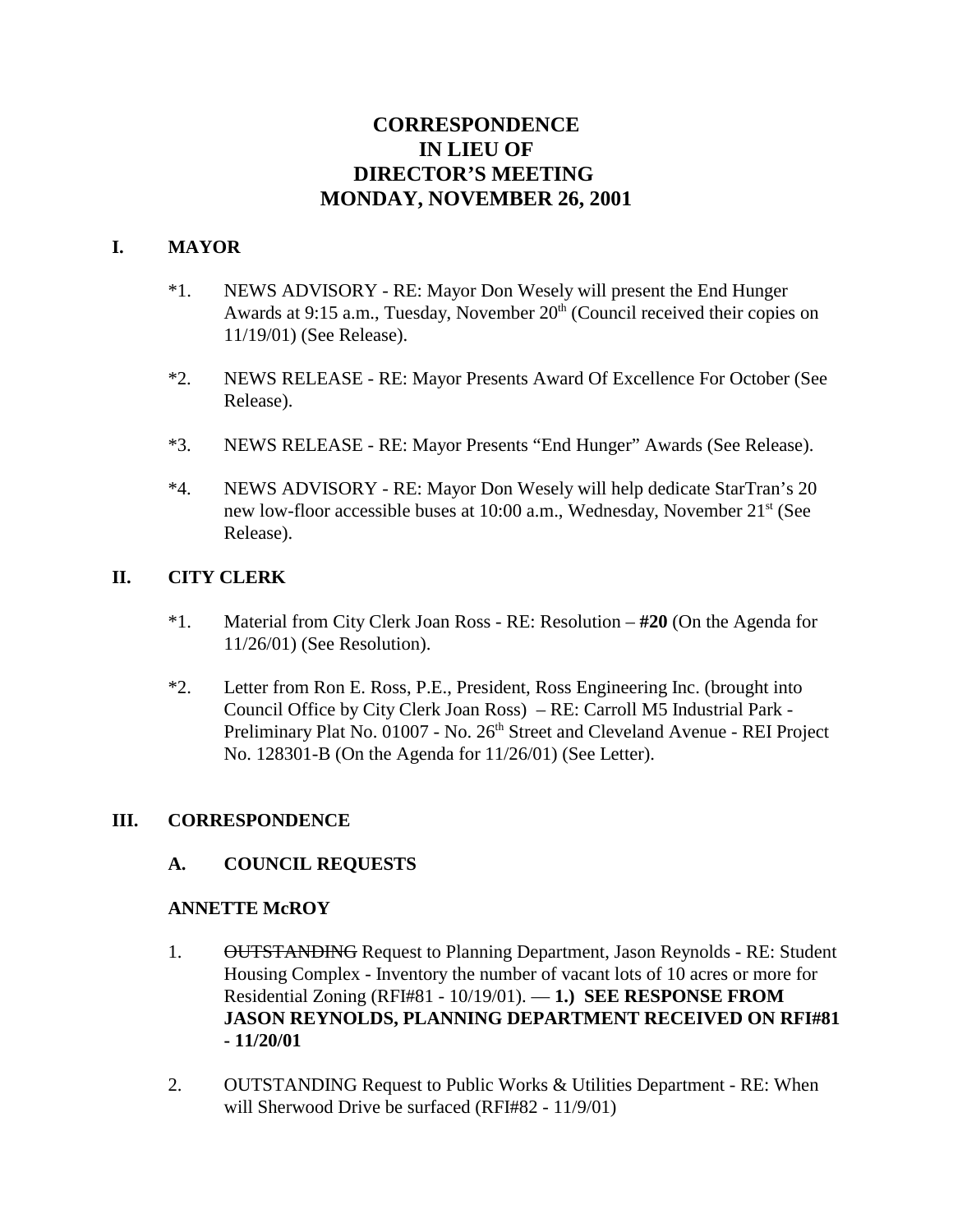3. OUTSTANDING Request to Public Works & Utilities Department - RE: Two Things – Semi Trucks not using the new and improved "X" Street  $\&$  the Sidewalk from the North Bottoms to Oak Lake scheduled for completion (RFI#83 - 11/9/01)

# **JONATHAN COOK**

- 1. OUTSTANDING Request to Public Works & Utilities Department RE: Van Dorn Street, 33<sup>rd</sup> to 40<sup>th</sup> Streets - Speed Limit, Parking, and Arterial Status (RFI#59 - 10/18/01)
- 2. OUTSTANDING Request to Public Works & Utilities Department, Jim Visger RE: Extending width of paving for walking area (RFI#61 - 11/5/01)

### **TERRY WERNER**

- 1. OUTSTANDING Request to Law Department RE: What sort of procedure would it take to add to the Wheel Tax? (RFI#29 - 10/30/01)
- 2. OUTSTANDING Request to Allan Abbott, Public Works & Utilities Department - RE: Train Complaint (RFI#30 - 10/30/01)

### **GLENN FRIENDT**

1. OUTSTANDING Request to Dana Roper, City Attorney - RE: Misuse of city resources (RFI#8 - 10/23/01). — **1.) SEE RESPONSE FROM DANA ROPER, CITY ATTORNEY RECEIVED ON RFI#8 - 11/16/01**

#### **KEN SVOBODA**

1. OUTSTANDING Request to Allan Abbott, Public Works & Utilities Director - RE: Storm channel drainage at  $26<sup>th</sup>$  & Superior (RFI#6 - 11/07/01)

#### **COLEEN SENG**

- 1. Request to Public Works, StarTran RE: Problems with the Taxi Service provided by the Handivan Services (RFI#878 - 11/19/01)
- 2. Request to Public Works & Utilities Department RE: Curb repair at  $67<sup>th</sup>$   $68<sup>th</sup>$  & Adams (RFI#879 - 11/19/01)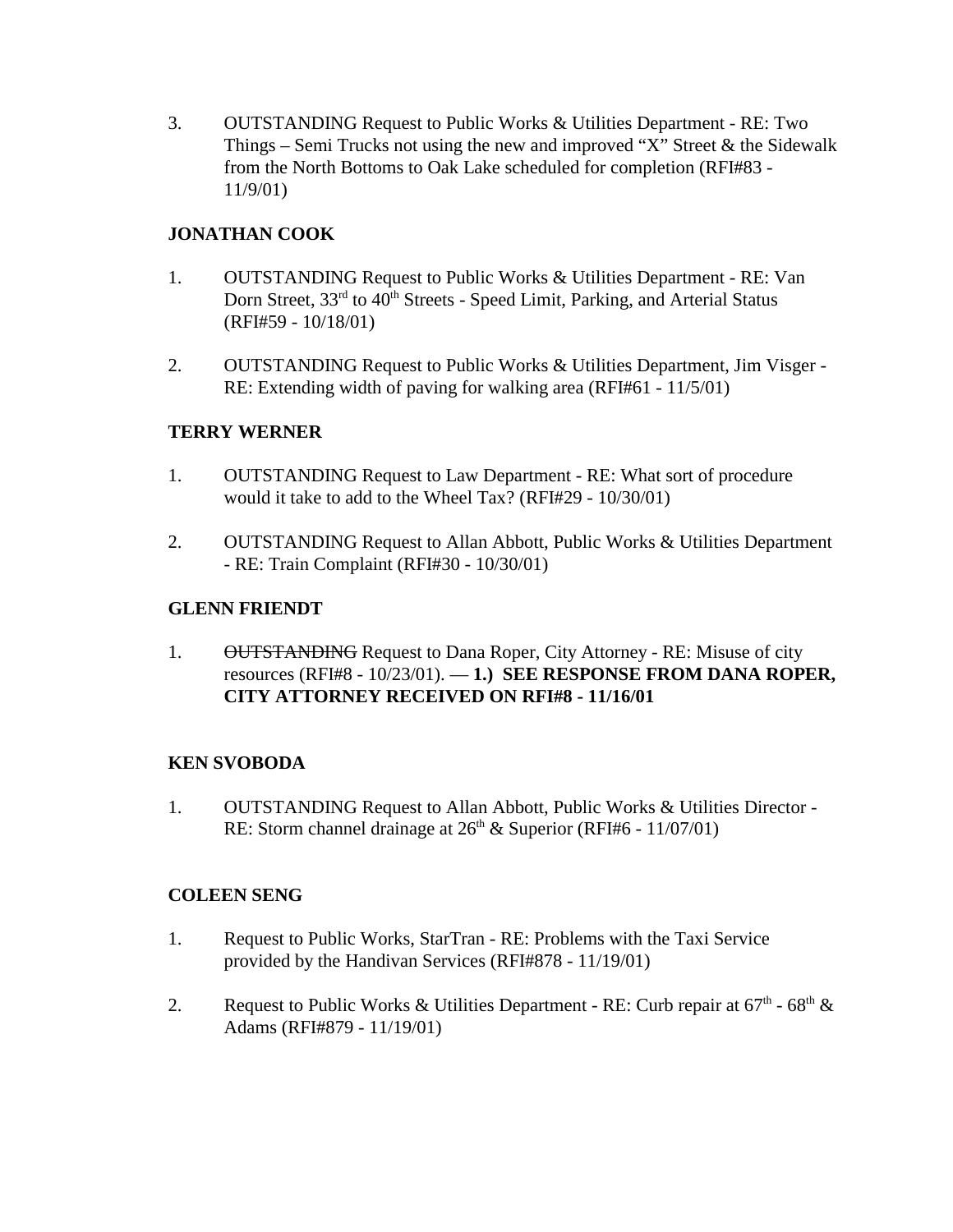#### **B. DIRECTORS AND DEPARTMENT HEADS**

#### **FINANCE/CITY TREASURER**

\*1. Material from Don Herz & Melinda L. Jones - RE: Resolution & Finance Department Treasurer Of Lincoln, Nebraska Investments Purchased Between November 13 and November 16, 2001.

#### **LIBRARY**

\*1. Director's Report - Lincoln City Libraries - Statistical Report - Monthly Categorical Report - Fund Balances - October 2001.

#### **PLANNING**

\*1. Annexation by Ordinance - Effective Date: November 20, 2001 - Ordinance No. 17927 - 275.63 Acres.

#### **PUBLIC WORKS & UTILITIES DEPARTMENT**

- \*1. E-Mail from Scott Opfer to Kathy Weins, Salt Valley View Neighborhood RE: Warlick & Old Cheney (See E-Mail).
- \*2. Memo from Steve Masters RE: Negotiations on Moving the Water Reservoir from  $84<sup>th</sup>$  & Hwy 2 (See Memo).

#### **C. MISCELLANEOUS**

- \*1. E-Mail from David T. Bentz RE: A recent discovery of his about an apparently new policy adopted between the Lincoln Police Department and Animal Control Office (See E-Mail).
- \*2. E-Mail from Tony Braga, Consumer Advocate RE: Equity of Access (See E-Mail).
- \*3. E-Mail from Jim Johnson RE: Thanks to all seven of you for your spirited debate on redistricting (See E-Mail).
- \*4. E-Mail from Peggy Struwe, President of the Hawley Area Neighborhood Association - RE: Redistricting (See E-Mail).
- \*5. E-Mail from Dan Haase RE: Council v. Citizen Werner (See E-Mail).